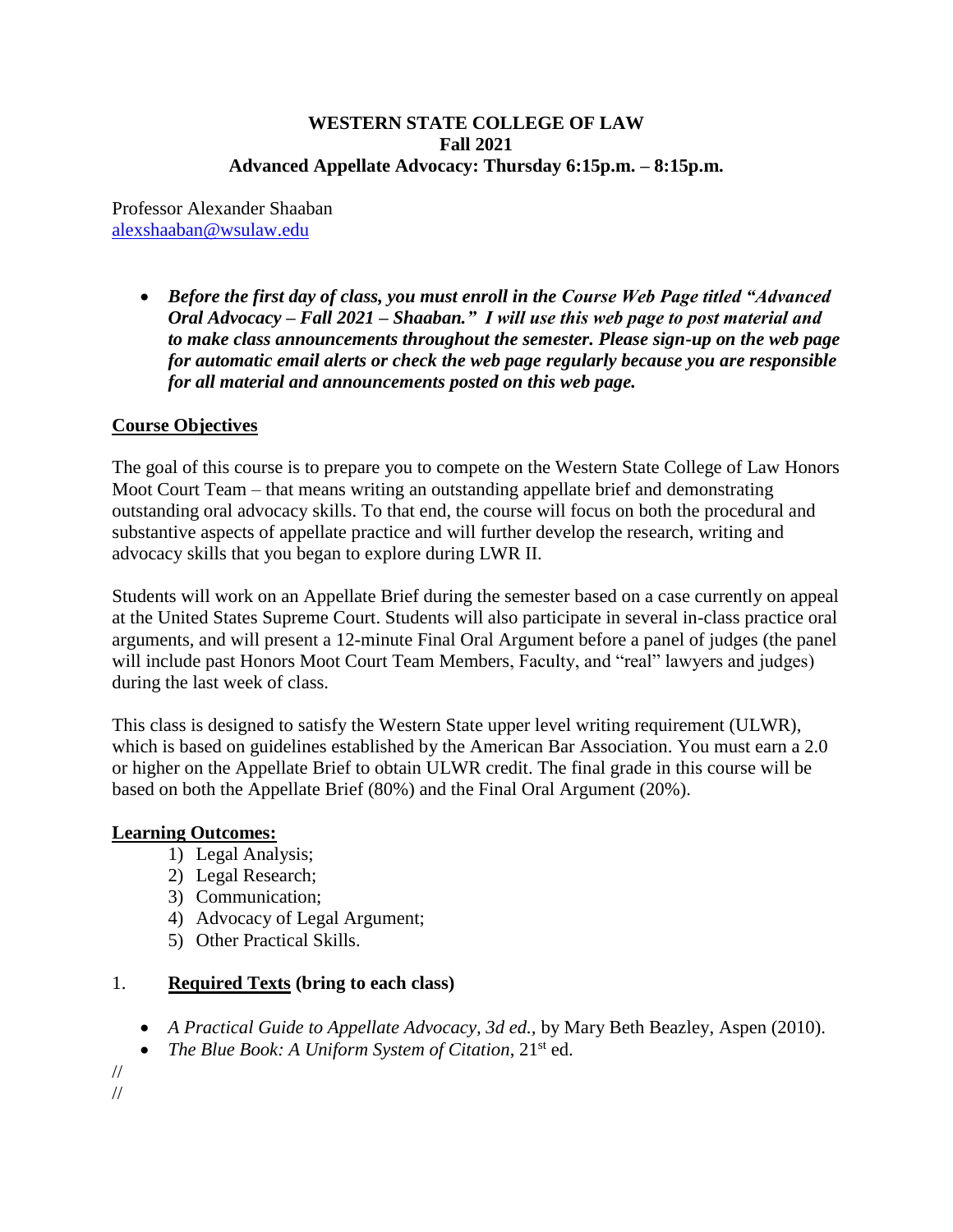## 2. **Recommended Texts**

*Making Your Case: The Art of Persuading Judges*, by Bryan Garner and Antonin Scalia, Thompson (2008) (this text is on reserve at the library, and I highly recommend you read the book in its entirety.)

### 3. **Class Attendance, Participation and Grades**

- Attendance is mandatory. You are allowed to miss a maximum of two classes. You will be required to sign-in at the beginning of each day of class. If you arrive late or leave early, you may be marked absent for the entire class. If you miss more than two (2) classes during the semester, you may be dropped from the class (See the Western State Attendance Policy, reprinted in the Student Handbook.) If you plan to miss a class, you should make arrangements with a classmate to get the notes.
- You must be prepared to meaningfully participate in each class. There is a significant difference between being unprepared and being unable to answer a particular question; you will never be down-graded for venturing an incorrect answer or asking a relevant question. You may have your final course grade increased by up to .2 to reflect consistent and outstanding contributions in class. I reserve the right to decrease the final course grade of any student by up to .2 if the student is consistently unprepared in class, fails to participate in good faith in any in-class group activities (including in-class practice oral arguments), fails to complete any graded or ungraded assignment on time and in good faith (including the 1-page oral argument critiques and reflection papers, outline and first draft of brief, and research results), or otherwise fails to conduct themselves in a professional manner in class (this includes, but is not limited to, using your computer or phone during class for non-class related activities, checking emails and texts during class, or otherwise acting in an unprofessional manner in any aspect of the class.) Any incomplete or late assignment, or any assignment that does not appear to have been completed with a good faith effort, will result in a decrease in the student's final grade.
- Your final grade in the course will be based upon: (a) 80% will be based on your final appellate brief; and (c) 20% will be based on your final oral argument. To obtain ULWR credit, you must earn a 2.0 or higher on the Appellate Brief.
- All assignments are to be submitted to me at the start of class. Your Appellate Brief is due on October 21. A hard copy of the Appellate Brief must be submitted directly to me, and also uploaded to turnitin.com, by the due date and time. Both the hardcopy and the softcopy must be timely in order to comply with the due date. A late assignment is one handed in to me, or uploaded to turnitin.com, any time after it is due, even if it is late by one minute.
- You should expect to spend between 2-6 hours per week for out-of-class preparation. The expected out-of-class preparation time is not evenly distributed across every week of the semester; periods of more intense preparation are compensated for by less time required at other parts of the semester. Students should review the syllabus and plan accordingly, noting weeks with longer reading assignments, the due dates for the various graded and ungraded assignments, and office conferences.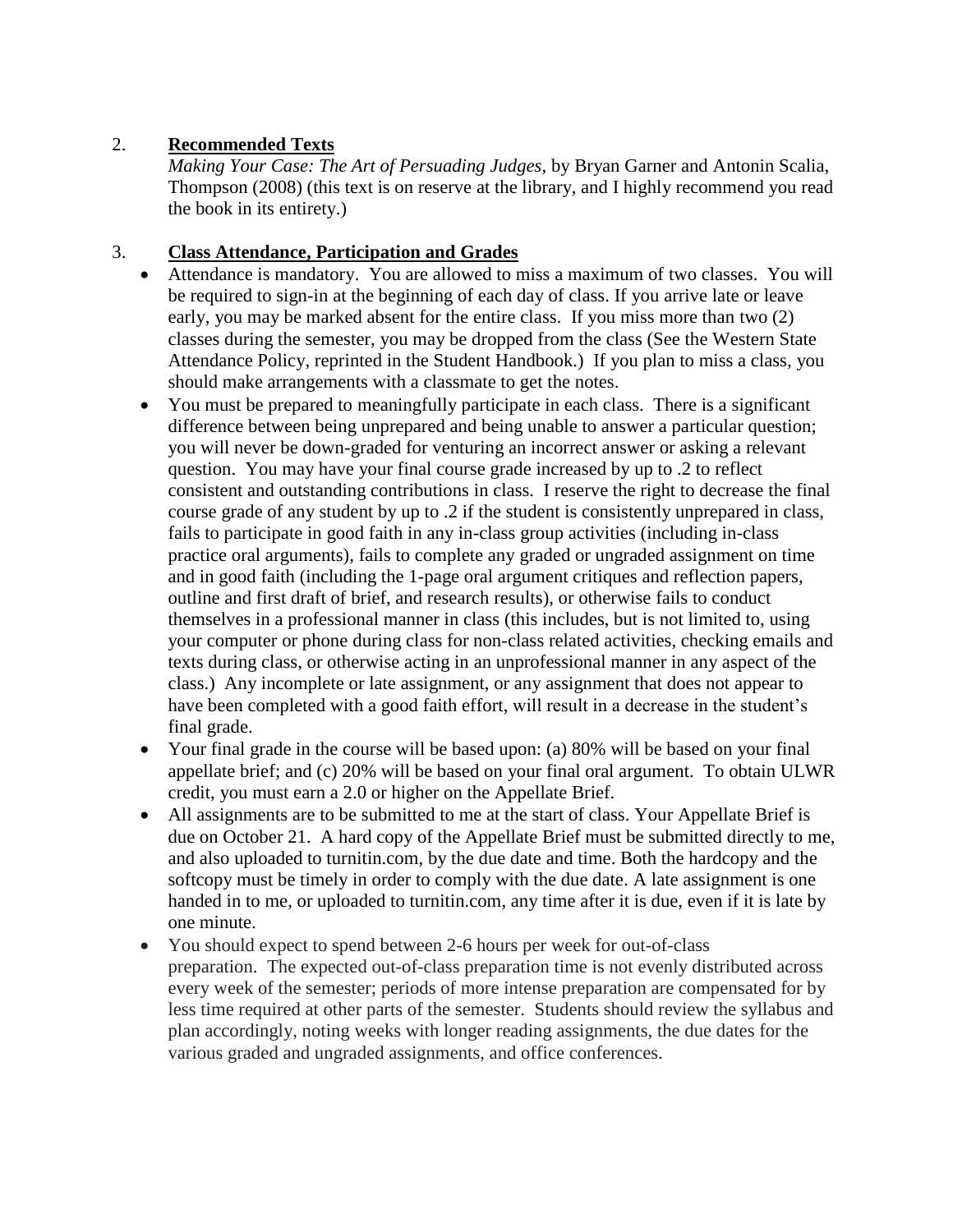## 5. **Formatting Requirements for all written assignments, except Appellate Brief:**

- Typewritten, double-spaced, Times New Roman 12-point font.
- One-inch margins for the top, bottom, left and right margins. Note that if you are using Microsoft Word, you must set the margins to one-inch each, as the default setting for the left and right margins is 1.25 inches.
- Each page must contain a page number in the center of the footer.
- All citations must conform to the Bluebook 19th edition format.

## 6. **Formatting Requirements for Appellate Brief:**

- Rules for the Final Appellate Brief will be posted on the Lexis Course Web Page.
- The Final Appellate Brief must also comply with the Rules of the Supreme Court of the United States (adopted and effective, 2013), posted on the Lexis Course Web Page.
- All citations must conform to *The Bluebook* 21st edition format.

# **7. DISABILITY SERVICES STATEMENT:**

Western State College of Law provides accommodations to qualified students with disabilities. The Disabilities Services Office assists qualified students with disabilities in acquiring reasonable and appropriate accommodations and in supporting equal access to services, programs, and activities at Western State College of Law.

To seek reasonable accommodations, a student must contact Senior Assistant Dean Donna Espinoza, Student Services Director and Disabilities Services Coordinator, whose office is in the Second Floor Students Services Suite. Dean Espinoza's phone number and email address are: (714) 459-1117; [despinoza@wsulaw.edu.](https://email.edmc.edu/OWA/redir.aspx?C=yQra1LQWr0mUS2kXua3NKtkJJnwxadJIBEddnuOHJAr-f5YyX5Wzvx1cEaAFaHZRMWU1iUiov-4.&URL=mailto%3adespinoza%40wsulaw.edu) When seeking accommodations, a student should notify Dean Espinoza of her or his specific limitations and, if known, her or his specific requested accommodations. Students who seek accommodations will be asked to supply medical documentation of the need for accommodation. Classroom accommodations are not retroactive, but are effective only upon the student sharing approved accommodations with the instructor or professor. Therefore, students are encouraged to request accommodations as early as feasible with Dean Espinoza to allow for time to gather necessary documentation. If you have a concern or complaint in this regard, please notify Dean Espinoza. Complaints will be handled in accordance with the College of Law's "Policy against Discrimination and Harassment."

### **\*\* OPPORTUNITY \*\***

**Moot Court Judge – Fall 2021** High school competitions

# **SYLLABUS**

# **Class 1 August 19**

- Introduction to Course
- Overview of Appellate Procedure & Ethical Considerations.
- Moot Court Competitions (partner exercise)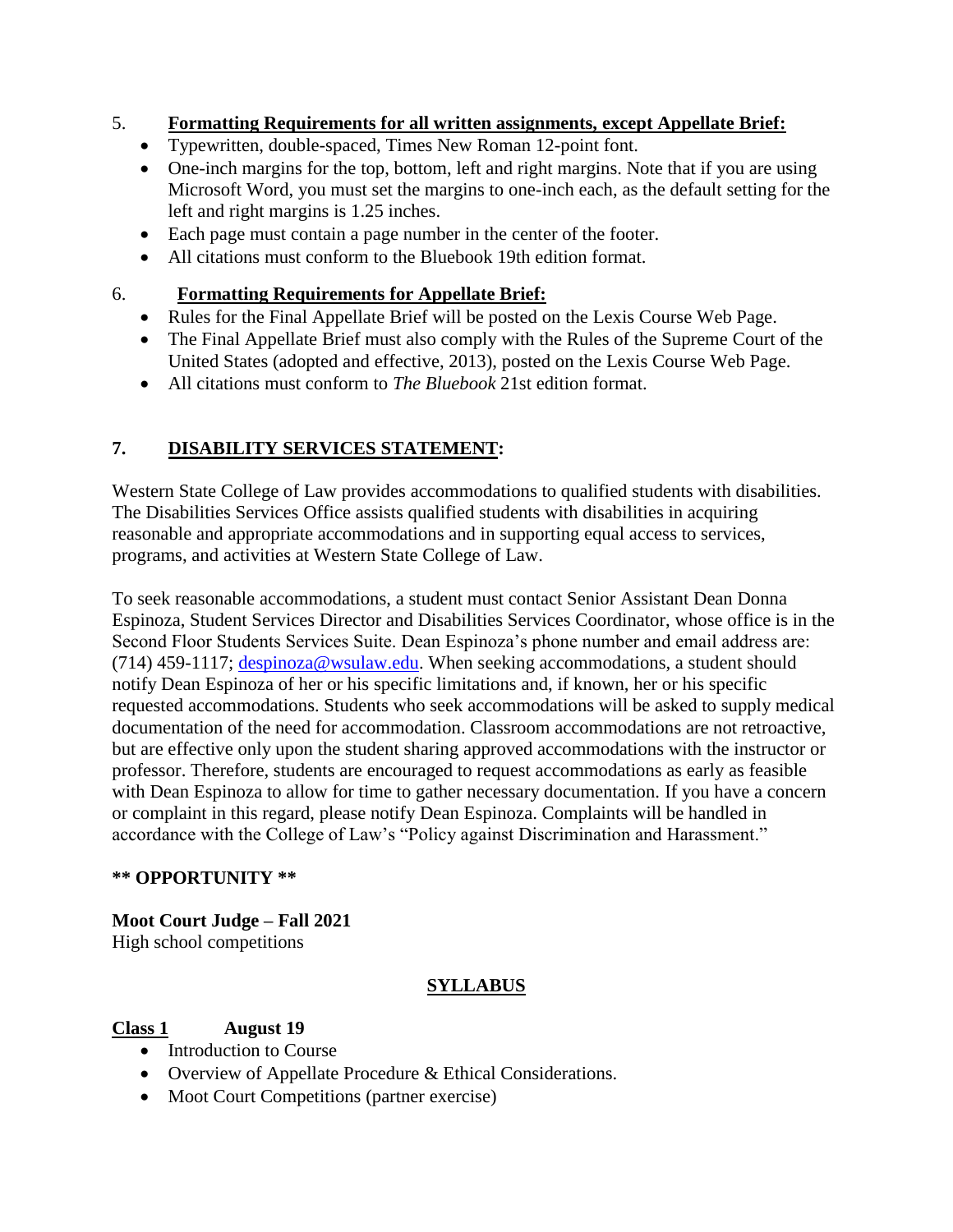Read: *Beazley* pp. 1-14; 145-165

# **Class 2 August 26**

- Overview of the Appellate Brief focus on the QP, SOC, SOA, & point headings
- Moot Court Competitions (moot court students re competition selection; Christy Alvarez re team expenses & reimbursement)

Read: *Beazley* pp. 14-20; 33-59; 167-192.

# **Class 3 September 2**

- Discuss Research Approach
- The Standard of Review
- Students receive Moot Court problem
- Professor Lori Roberts Moot Court Board Elections

Read: *Beazley* pp. 61-67; 101-133; 192-198.

# **Class 4 September 9**

- Discuss Initial Research Results
- Organizing the Argument

Read: *Beazley* 68-69.

Due: students must bring 6 relevant authorities to class (brief cases or outline/explain relevance of other authorities)

## **Class 5 September 16**

• In lieu of class this week, students must make an appointment with Professor Shaaban to discuss their outlines; Students must bring a completed outline of the Argument Section to the meeting.

### **Class 6 September 23**

- Formatting, Proofreading, & Citations
- Oral Argument

Read: *Beazley* 253-275.

Due: First Draft of Argument Section only; students must bring hard copy to class.

# **Class 7 September 30**

• Oral Argument Practice (in-class practice, including rebuttal) Read: *Beazley* 199-218; 219-251.

# **Class 8 October 07**

 Expectations for Moot Court Competition brief & oral argument – Moot Court Team Members

Due: Final Appellate Brief (hardcopy of Brief must be submitted in-class and uploaded to Turnitin) (80% of final grade); 1-page self-critique of oral argument. Read: *Beazley* 277-293.

// //